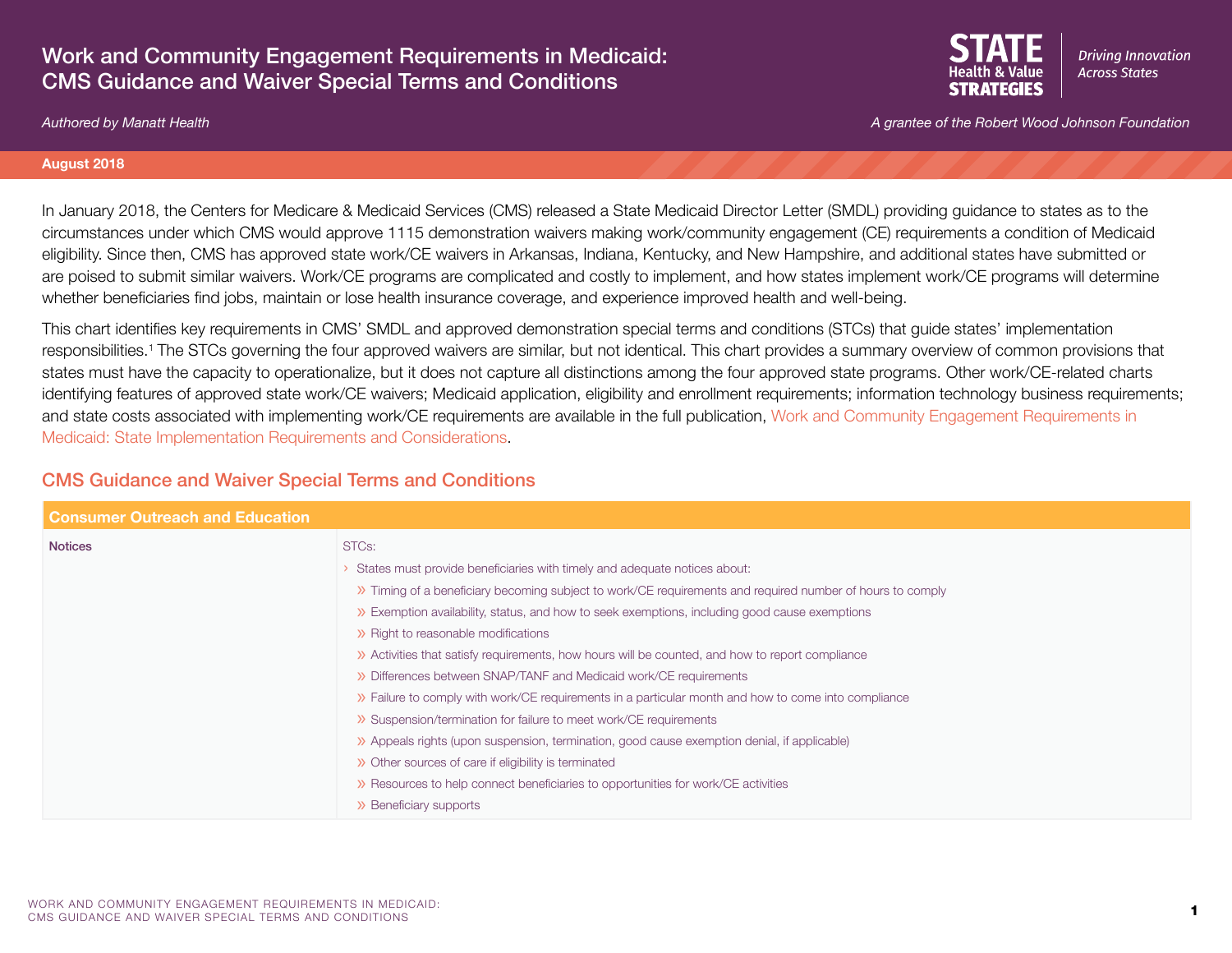| <b>Eligibility Operations: Exemptions, Compliance, and Penalties</b> |                                                                                                                                                                                                                                                                                                                                                                                                                                                                                                                                                                                                                                                                                                                                                                                                                                                                                                                                                                                                                                                                                                                                                                                      |  |
|----------------------------------------------------------------------|--------------------------------------------------------------------------------------------------------------------------------------------------------------------------------------------------------------------------------------------------------------------------------------------------------------------------------------------------------------------------------------------------------------------------------------------------------------------------------------------------------------------------------------------------------------------------------------------------------------------------------------------------------------------------------------------------------------------------------------------------------------------------------------------------------------------------------------------------------------------------------------------------------------------------------------------------------------------------------------------------------------------------------------------------------------------------------------------------------------------------------------------------------------------------------------|--|
| Identify Populations Subject to Requirements                         | SMDL:<br>States must identify populations subject to work/CE requirements; states may target requirements by eligibility group and may tailor requirements<br>to sub-groups within each eligibility group<br>States must establish mechanisms to:<br>>> Ensure reasonable modifications are available, including exemptions due to disability<br>>> Make modifications to the number of hours of participation required<br>>> Provide support services where participation is possible with supports<br>> States may phase in programs as states build required infrastructure to support beneficiaries                                                                                                                                                                                                                                                                                                                                                                                                                                                                                                                                                                              |  |
| <b>Exempt Populations</b>                                            | SMDL:<br>> States must exempt the following populations:<br>>> Children, pregnant women, adults age 65 or older, and individuals eligible for Medicaid based on disability<br>>> Individuals determined by the state to be "medically frail"<br>>> Individuals with "acute medical conditions" validated by a medical professional that would prevent them from complying with the requirements<br>>> Individuals who are exempt from TANF or SNAP work requirements<br>> States may exempt additional populations                                                                                                                                                                                                                                                                                                                                                                                                                                                                                                                                                                                                                                                                   |  |
| <b>Standard Eligibility and</b><br><b>Enrollment Functions</b>       | STC <sub>s</sub> :<br>> Ensure application assistance is available to beneficiaries (including in person and by phone)<br>> Maintain ability to report on and process applications in person, via phone, via mail, and electronically<br>Assure that termination, disenrollment, or denial of eligibility only occur after an individual has been screened and determined ineligible for all other<br>bases of Medicaid eligibility and reviewed for eligibility for insurance affordability programs in accordance with 42 CFR 435.916(f)<br>Maintain an annual redetermination process, including systems to complete ex parte redeterminations and use of notices that contain prepopulated<br>information known to the state, consistent with all applicable Medicaid requirements<br>> Maintain timely processing of applications to avoid further delays in accessing benefits once the disenrollment period is over<br>> Assure timeliness of transfers between Medicaid and other insurance programs at any determination, including application, renewal, or non-eligibility period<br>> Maintain compliance with coordinated agency responsibilities under 42 CFR 435.1200 |  |
| <b>Range of Covered Activities</b>                                   | SMDL:<br>> States must define qualifying activities for compliance<br>> States should consider a wide range of activities to satisfy work/CE requirements, including career planning, job training and referral, job support services,<br>skills training, volunteer activities, tribal employment programs, and SUD treatment<br>STCs:<br>> Ensure that specific activities to satisfy CE requirements are available during a range of times and through a variety of means (e.g., online, in person) at no<br>cost to the beneficiary                                                                                                                                                                                                                                                                                                                                                                                                                                                                                                                                                                                                                                              |  |

, , , , , , , , , ,

**STEP** 

**START START**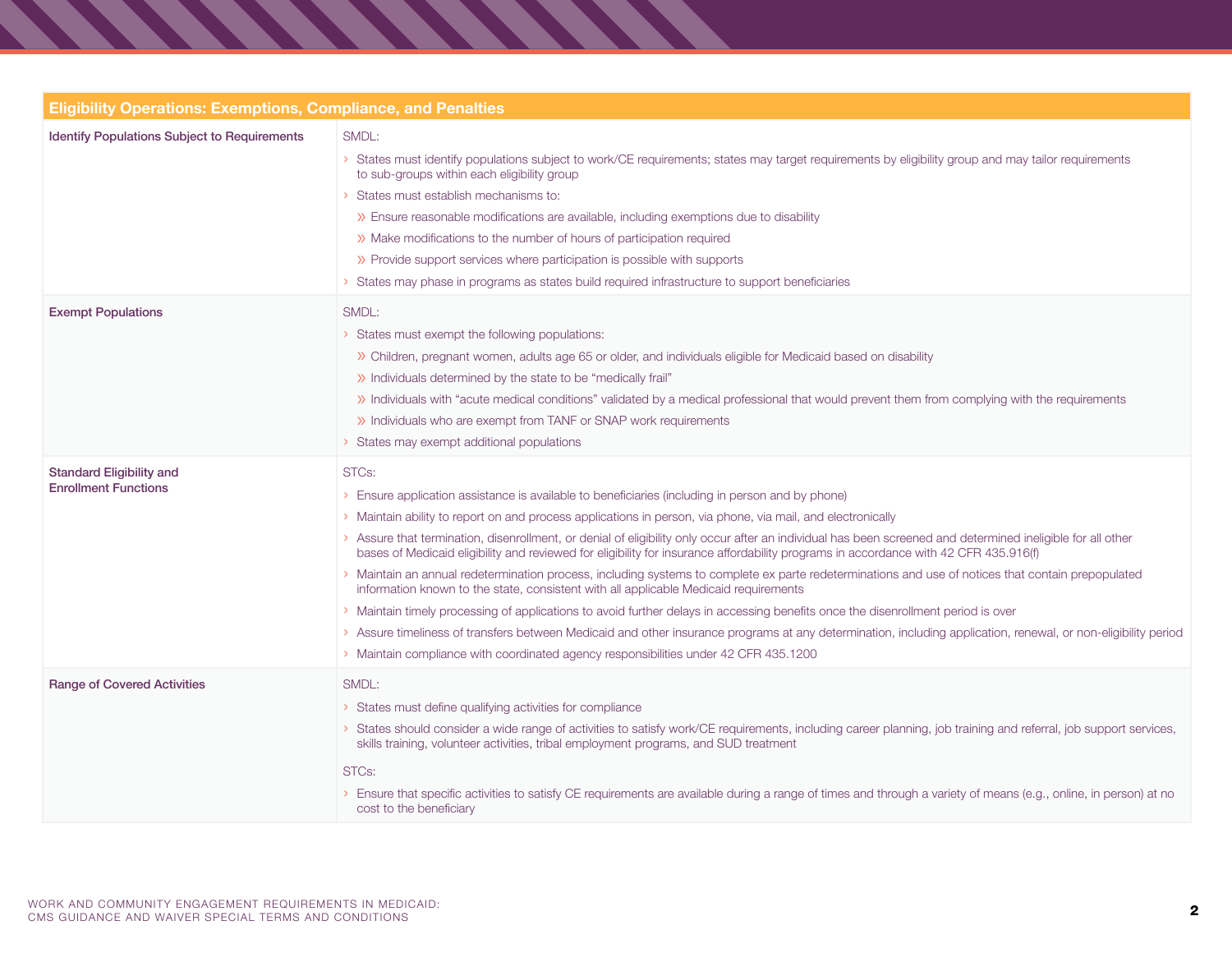|                                                         | <b>Eligibility Operations: Exemptions, Compliance, and Penalties</b>                                                                                                                                                                                                                                                                                                                                                                                                                                                                                                                                                                                                                                                                                                                                                                                                                                                                                                                                                                                                                        |  |  |
|---------------------------------------------------------|---------------------------------------------------------------------------------------------------------------------------------------------------------------------------------------------------------------------------------------------------------------------------------------------------------------------------------------------------------------------------------------------------------------------------------------------------------------------------------------------------------------------------------------------------------------------------------------------------------------------------------------------------------------------------------------------------------------------------------------------------------------------------------------------------------------------------------------------------------------------------------------------------------------------------------------------------------------------------------------------------------------------------------------------------------------------------------------------|--|--|
| Alignment of Policy and Reporting<br>with SNAP and TANF | SMDL:<br>States must automatically deem individuals who are compliant with, or exempt from, TANF or SNAP work requirements to be compliant with, or exempt<br>from, Medicaid work/CE requirements; states should make a reasonable effort to align good cause exemptions<br>States should communicate to beneficiaries any differences in program requirements that individuals will need to meet in the event they transition off<br>of SNAP or TANF, but remain subject to a Medicaid work/CE requirement<br>States may align work/CE programs with SNAP and TANF in the following areas: exempted populations, protections, and supports for people with<br>disabilities; allowable activities; modifications due to economic or environmental factors; beneficiary reporting requirements; and the availability of<br>work supports<br>STCs:<br>> Assure that beneficiaries do not have to duplicate requirements to maintain access to all public assistance programs that require CE and employment                                                                                   |  |  |
| <b>Compliance Reporting and Verification</b>            | STC <sub>s</sub> :<br>> Ensure that there are processes and procedures in place to seek data from other sources, including SNAP and TANF, and systems to permit beneficiaries<br>to report hours or obtain an exemption (in accordance with 42 CFR 907(a), 435.916(c), and 435.945)<br>Provide reasonable accommodations for beneficiaries with disabilities who are unable to report, or have difficulty reporting, work/CE activities. If state is<br>unable to provide such modification, then the state must provide a modification in the form of an exemption                                                                                                                                                                                                                                                                                                                                                                                                                                                                                                                         |  |  |
| <b>Suspension and Termination</b>                       | STCs:<br>> Maintain system capabilities to operationalize suspension and denial/termination of eligibility, as well as lifting of suspensions<br>Maintain mechanisms to stop payment to beneficiary's health plan upon suspension (if applicable) and/or termination, as well as trigger payments once<br>suspension is lifted<br>Determine eligibility for other Medicaid eligibility groups or other insurance affordability programs prior to disenrollment<br>Provide full appeal rights in accordance with 42 CFR Part 431, subpart E, prior to suspension (if applicable) and termination/disenrollment; maintain<br>eligibility for beneficiaries who submit an appeal request or report a good cause exemption prior to disenrollment                                                                                                                                                                                                                                                                                                                                               |  |  |
| Re-enrollment                                           | STCs:<br>> Permit re-enrollment subject to meeting criteria established in STCs                                                                                                                                                                                                                                                                                                                                                                                                                                                                                                                                                                                                                                                                                                                                                                                                                                                                                                                                                                                                             |  |  |
| <b>Beneficiary Supports</b>                             |                                                                                                                                                                                                                                                                                                                                                                                                                                                                                                                                                                                                                                                                                                                                                                                                                                                                                                                                                                                                                                                                                             |  |  |
| <b>Beneficiary Supports</b>                             | SMDL:<br>States must describe beneficiary support strategies and must link individuals to such supports (e.g., job training, child care, transportation, etc.) in waiver<br>application<br>> Medicaid financing is not available for such supports<br>States must design programs to protect beneficiary due process rights<br>States may offer individualized assessment of individuals' disabilities, medical diagnoses, and other barriers to employment and self-sufficiency to identify<br>appropriate activities, necessary supports, and reasonable modifications<br>STCs:<br>> Make good faith efforts to connect beneficiaries to existing community supports that are available to assist beneficiaries in meeting work/CE requirements,<br>including available non-Medicaid assistance with transportation, child care, language access services and other supports<br>In addition to providing reasonable modifications, make good faith efforts to connect beneficiaries with disabilities with services and supports necessary<br>to enable them to meet work/CE requirements |  |  |

,,,,,,,,,,,,,,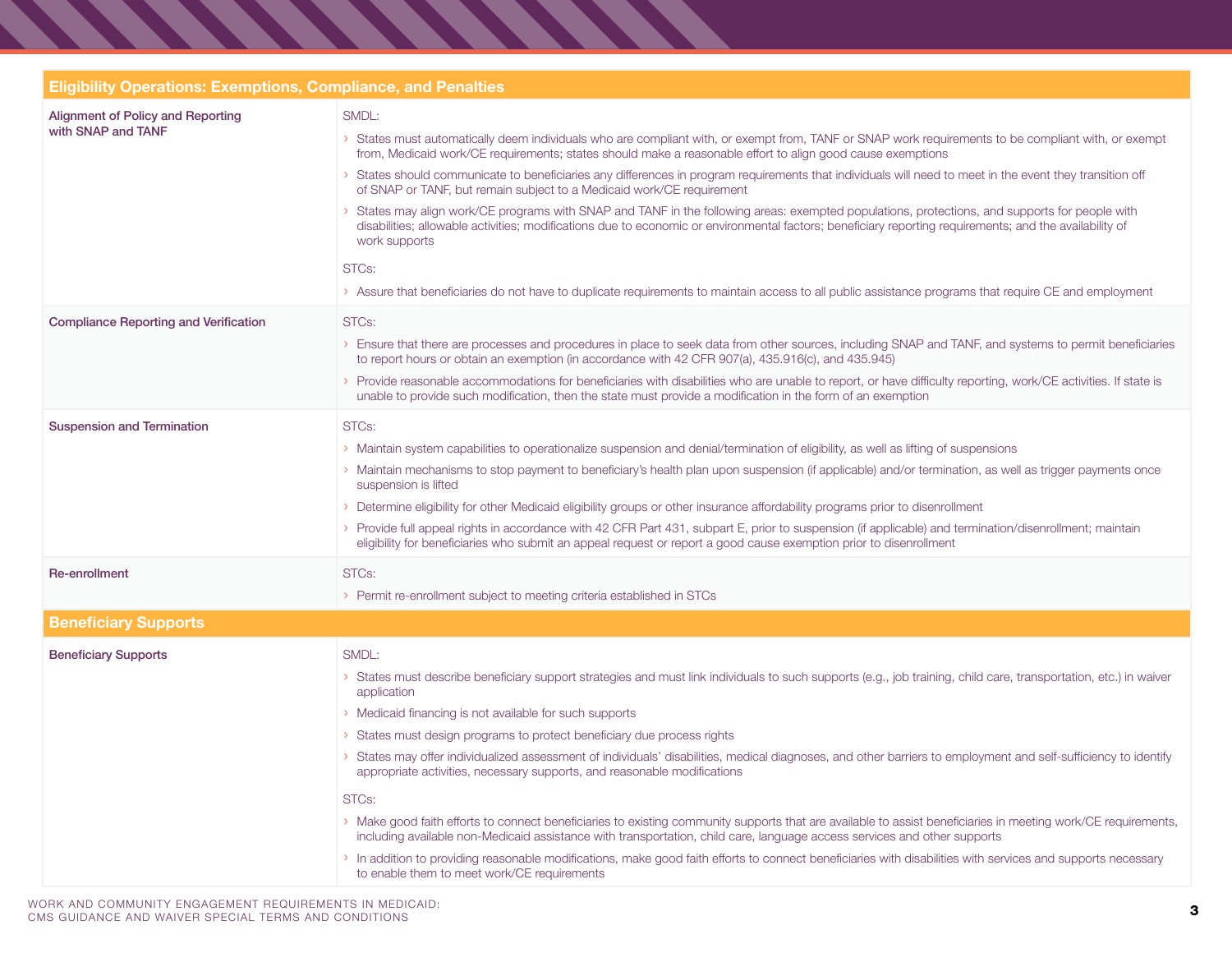| SMDL:<br>> States must comply with all federal civil rights laws (e.g., Americans with Disabilities Act)<br>> States must provide reasonable modifications (e.g., exemptions from participation, modification in the number of hours, provision of support services)<br>for people who need them, including individuals with disabilities and individuals with a SUD<br>> States must evaluate individuals' ability to participate and the types of reasonable modifications and supports needed<br>> States may not use Medicaid funding for supportive services that may be necessary as reasonable modifications<br>STCs:<br>> Provide beneficiaries with written notice of the rights of people with disabilities to receive reasonable modifications related to meeting work/CE requirements<br>> Maintain a mechanism/system that provides reasonable modifications related to meeting the work/CE requirement to beneficiaries with disabilities<br>> Assure compliance with protections for beneficiaries with disabilities under the ADA, Section 504, and Section 1557<br>> Ensure that the state will assess whether people with disabilities have limited job or other opportunities for reasons related to their disabilities; address |
|-----------------------------------------------------------------------------------------------------------------------------------------------------------------------------------------------------------------------------------------------------------------------------------------------------------------------------------------------------------------------------------------------------------------------------------------------------------------------------------------------------------------------------------------------------------------------------------------------------------------------------------------------------------------------------------------------------------------------------------------------------------------------------------------------------------------------------------------------------------------------------------------------------------------------------------------------------------------------------------------------------------------------------------------------------------------------------------------------------------------------------------------------------------------------------------------------------------------------------------------------------|
| these barriers if they exist<br>SMDL:<br>States may phase in or periodically suspend requirements in geographic areas with limited employment opportunities, lack of transportation, etc.<br>States should detail how they will support individuals in meeting work/CE requirements during times when they experience trouble complying with program<br>requirements due to market forces or structural barriers<br>STC <sub>s</sub> :<br>> Ensure the state will assess areas within the state that experience high rates of unemployment, areas with limited economies and/or educational<br>opportunities, and areas with lack of public transportation to determine whether there should be further exemptions from the work/CE requirements<br>and/or additional mitigation strategies, so that the work/CE requirements will not be unreasonably burdensome for beneficiaries to meet                                                                                                                                                                                                                                                                                                                                                         |
| SMDL:<br>> States may not accrue waiver savings from a reduction in enrollment that may occur as a result of work/CE requirements                                                                                                                                                                                                                                                                                                                                                                                                                                                                                                                                                                                                                                                                                                                                                                                                                                                                                                                                                                                                                                                                                                                   |
| SMDL:<br>States will be required to develop monitoring plans and submit regular monitoring reports to monitor and evaluate program changes to assure that stated<br>objectives are advanced in both the short- and long-term<br>> Monitor enrollment and termination of eligibility for failure to meet work/CE requirements<br>Evaluate the impact on individuals who remain in the program as well as those who lose Medicaid coverage and either gain other coverage or<br>become uninsured<br>STC <sub>s</sub> :<br>> Certain states must submit an eligibility and enrollment monitoring plan within 90 calendar days after approval of the work/CE amendment of this<br>demonstration<br>> Assure processes are in place to identify various data points related to implementation of work/CE requirements                                                                                                                                                                                                                                                                                                                                                                                                                                    |
|                                                                                                                                                                                                                                                                                                                                                                                                                                                                                                                                                                                                                                                                                                                                                                                                                                                                                                                                                                                                                                                                                                                                                                                                                                                     |

#### ADA = Americans with Disabilities Act CE = Community engagement

SMDL = State Medicaid Director Letter SNAP = Supplemental Nutrition Assistance Program STC = Special terms and conditions TANF = Temporary Assistance for Needy Families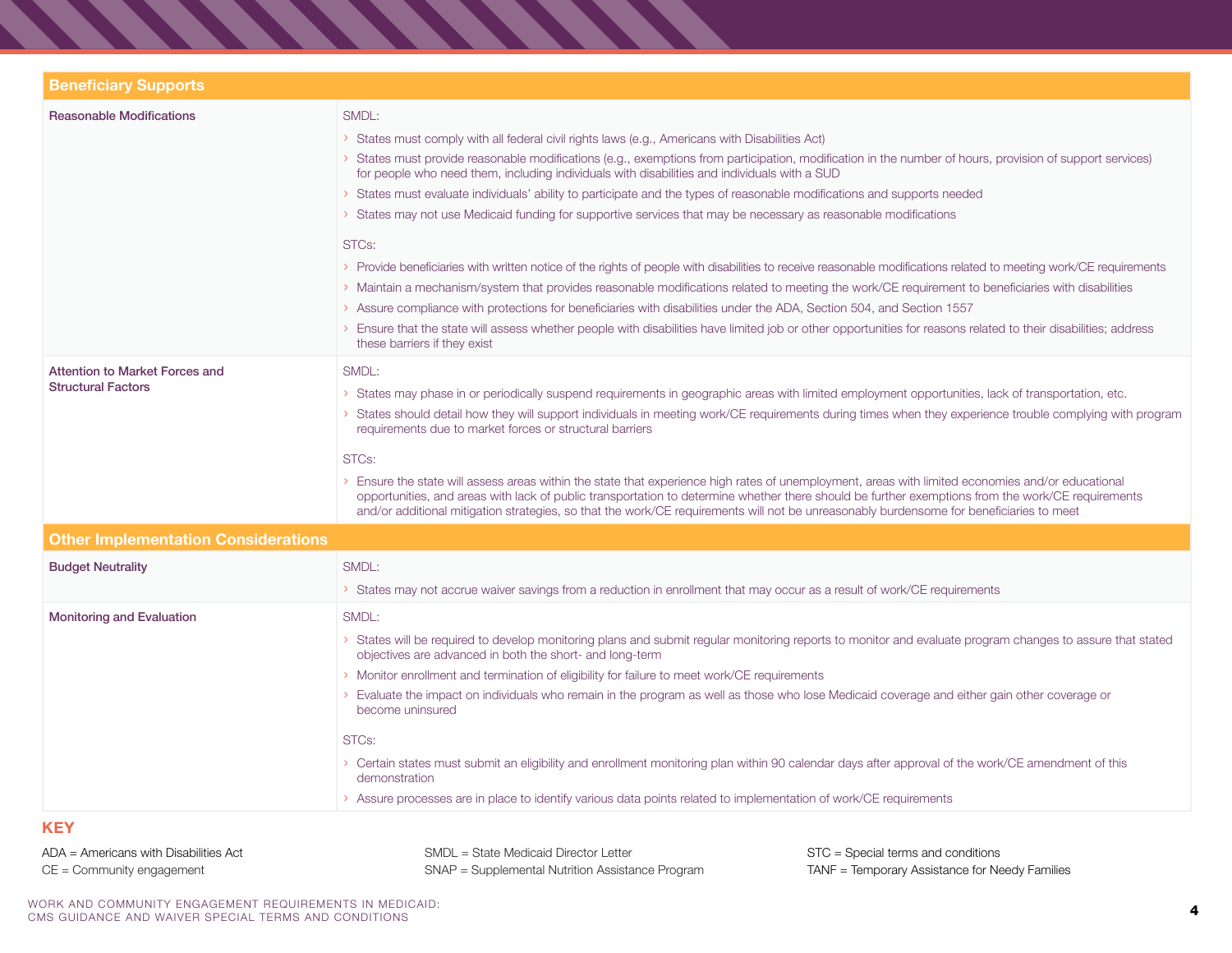Support for this research was provided by the Commonwealth Fund and the Robert Wood Johnson Foundation. The views expressed here do not necessarily reflect the views of either the Fund or the Foundation.

#### ABOUT THE ROBERT WOOD JOHNSON FOUNDATION

For more than 45 years the Robert Wood Johnson Foundation has worked to improve health and health care. We are working alongside others to build a national Culture of Health that provides everyone in America a fair and just opportunity for health and well-being. For more information, visit *[www.rwjf.org](http://www.rwjf.org)*. Follow the Foundation on Twitter at *[www.rwjf.org/twitter](http://www.rwjf.org/twitter)* or on Facebook at *[www.rwjf.org/facebook](http://www.rwjf.org/facebook)*.

### ABOUT STATE HEALTH AND VALUE STRATEGIES—PRINCETON UNIVERSITY WOODROW WILSON SCHOOL OF PUBLIC AND INTERNATIONAL AFFAIRS

State Health and Value Strategies (SHVS) assists states in their efforts to transform health and health care by providing targeted technical assistance to state officials and agencies. The program is a grantee of the Robert Wood Johnson Foundation, led by staff at Princeton University's Woodrow Wilson School of Public and International Affairs. The program connects states with experts and peers to undertake health care transformation initiatives. By engaging state officials, the program provides lessons learned, highlights successful strategies and brings together states with experts in the field. Learn more at *[www.shvs.org](http://www.shvs.org)*.

#### ABOUT MANATT HEALTH

This brief was prepared by Patricia Boozang, Allison Orris, Mindy Lipson, and Deborah Bachrach. Manatt Health integrates legal and consulting expertise to better serve the complex needs of clients across the healthcare system.

Combining legal excellence, first-hand experience in shaping public policy, sophisticated strategy insight, and deep analytic capabilities, we provide uniquely valuable professional services to the full range of health industry players.

Our diverse team of more than 160 attorneys and consultants from Manatt, Phelps & Phillips, LLP and its consulting subsidiary, Manatt Health Strategies, LLC, is passionate about helping our clients advance their business interests, fulfill their missions, and lead health care into the future. For more information, visit *<https://www.manatt.com/Health>*.